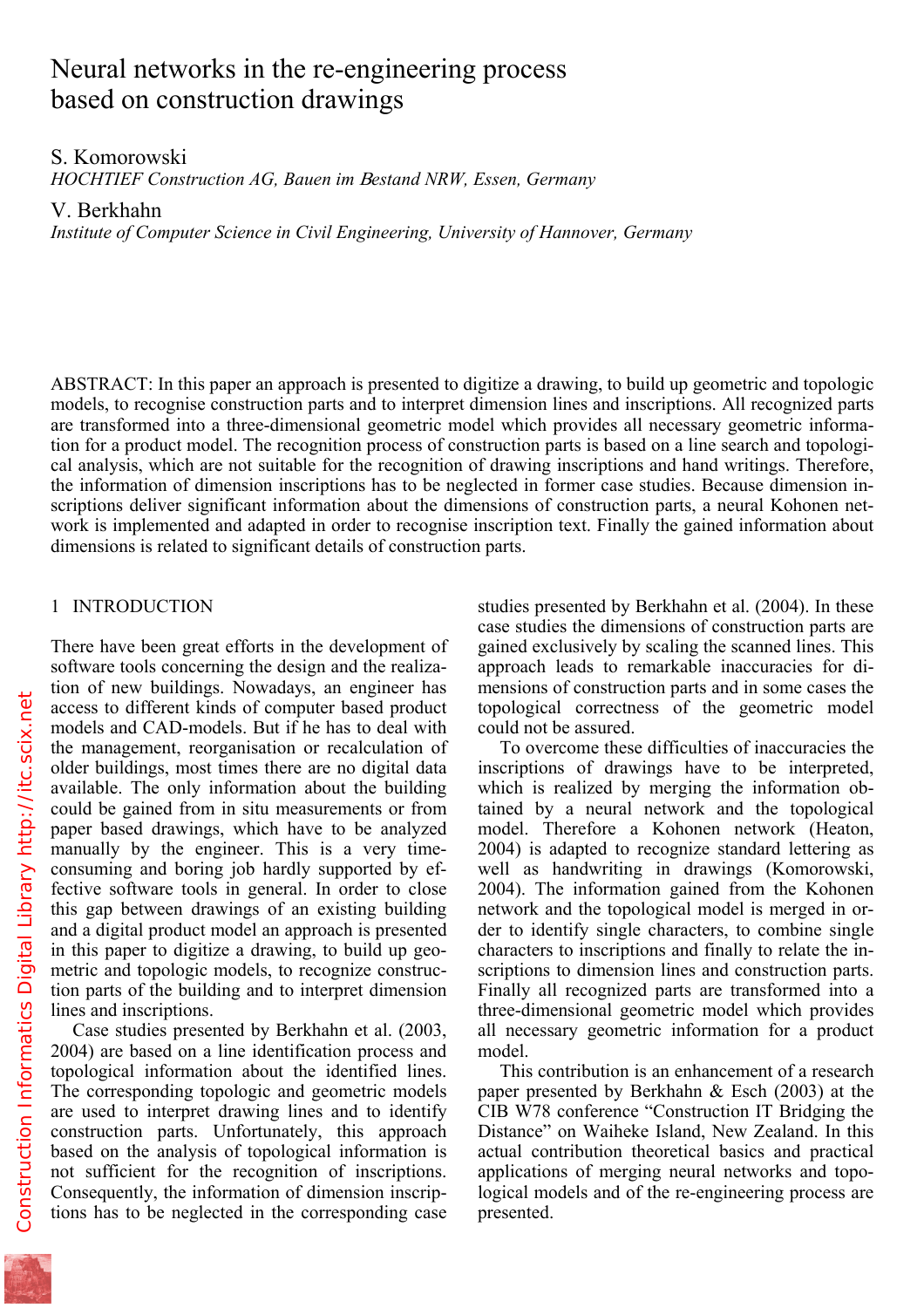

Figure 1. Scanned ground floor plan of the barrack building

All algorithms and methods are implemented with the Java programming language. A case study of an existing building demonstrates the usability and efficiency on the outlined approach. This case study concerns an old barrack build in the beginning of the last century and used nowadays as offices of the University of Hannover. A ground floor plan of the first storey of this building is shown in Figure 1.



Figure 2. Detail of the ground floor plan

The identified inscriptions, dimension lines and in particularly the corresponding relationship to construction parts are illustrated in detail. For a demonstrative explanation a detail (Figure 2) of the ground floor plan is used. Finally the whole ground floor plan is shown in Figure 14 as result of the identification process after the integration into the IFCproduct-model. Product modeling is one of the key issues of the DFG priority program 1103 (DFG

2005) concerning network based co-operative planning processes in structural engineering. Consequently, the actual research work has been considered in strong correlation to this priority program with a special focus to the re-engineering process of existing buildings.

#### 2 NEURAL NETWORKS

#### 2.1 *The Kohonen neural network*

From the multitude of neural networks the Kohonen neural network, which is named after its creator Tuevo Kohonen, suits very well for the recognition of characters. The Kohonen network is a quite simple and fast, but also effective network for this purpose. In contrast to other neural networks the output of a Kohonen network does not consist of the output of several neurons, but it chooses one neuron as a winning neuron. In this way the Kohonen network classifies samples into several groups (e.g. digits or letters). The network only exists of two layers: An input layer which gets information from the outside as well as an output layer which gives information to the outside. When a pattern is presented to the Kohonen network one of the output neurons is selected as a winner. This neuron is the output of the network and corresponds with one of the classified groups. In Figure 3 a simple Kohonen network with three input neurons and two output neurons is shown.

#### 2.1.1 *Determine the output*

By presenting an input vector to the Kohonen network, which contains the values for the input neurons, the network can determine an output for every

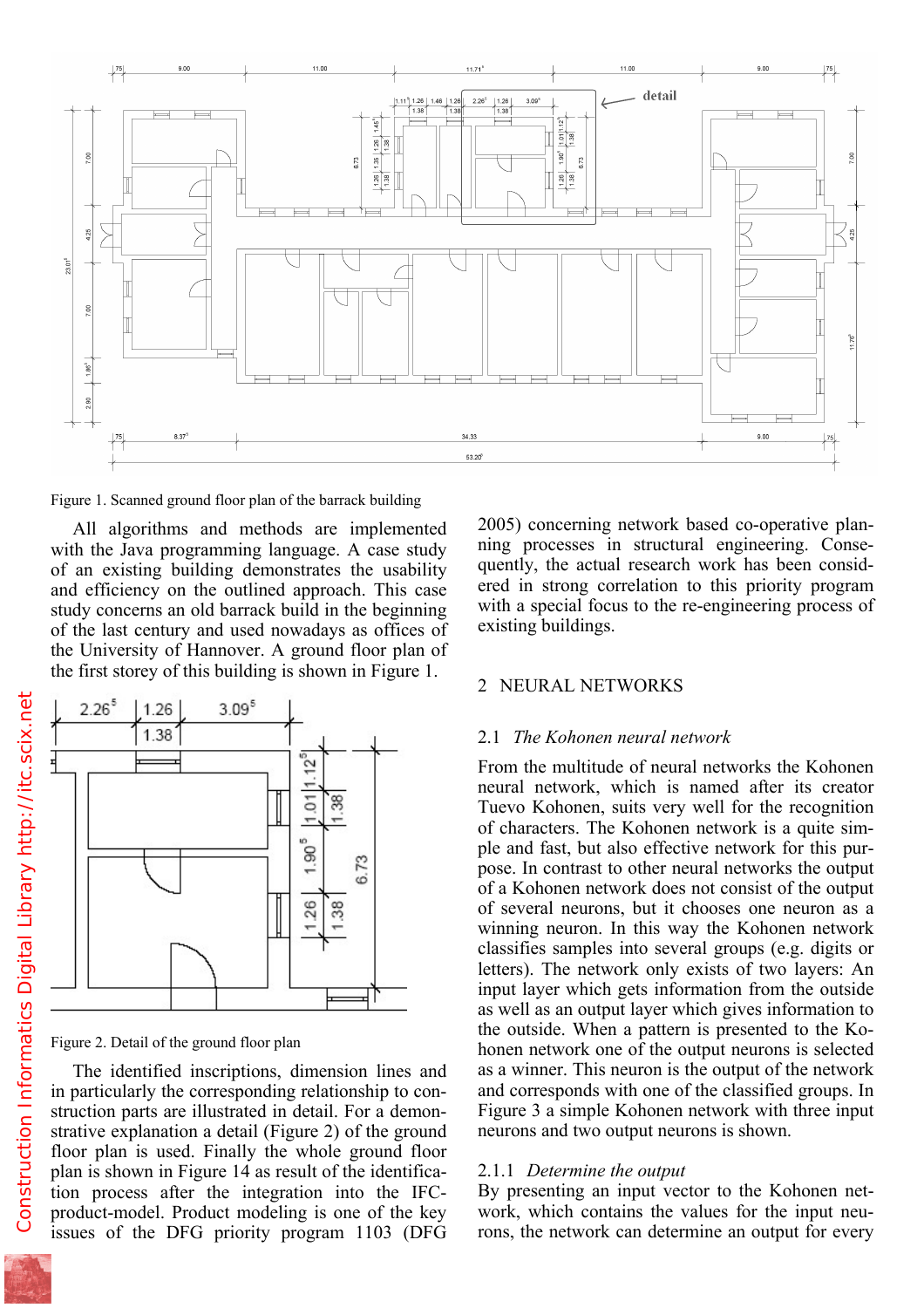be saved in the output vector **y**. The number of components in the input and output vector therefore is equal to the number of input and output neurons. The Kohonen network requires inputs normalized to a range between -1 and 1.



winning neuron

Figure 3. A simple Kohonen network

The normalization factor NF, used in (3), is the vector length of the input vector. Consequently, the value of an output neuron is determined by scalar multiplication of the input vector with the connection weights matrix. For the Kohonen network in Figure 3 the input vector **x** is

$$
\mathbf{x} = \begin{pmatrix} x_1 & x_2 & x_3 \end{pmatrix} \tag{1}
$$

and the connection weights matrix **w** is

$$
\mathbf{w} = \begin{pmatrix} w_{11} & w_{12} \\ w_{21} & w_{22} \\ w_{31} & w_{32} \end{pmatrix} .
$$
 (2)

The matrix **w** consist of components  $w_{ij}$  where the index i denotes the input neuron and the index j the output neuron. The output vector **y** is determined by

$$
\mathbf{y} = (y_1 \quad y_2) = \frac{\mathbf{x} \cdot \mathbf{w}}{NF}
$$
 (3)

respectively

$$
\mathbf{y} = \frac{(\mathbf{x}_1 \quad \mathbf{x}_2 \quad \mathbf{x}_3) \cdot \begin{pmatrix} \mathbf{w}_{11} & \mathbf{w}_{21} \\ \mathbf{w}_{21} & \mathbf{w}_{22} \\ \mathbf{w}_{31} & \mathbf{w}_{32} \end{pmatrix}}{\text{NF}}.
$$
 (4)

bipolar values. Because the input of the network was normalized in advance, only the value of one has to be added and the result divided by two. The winning neuron is the one with the largest value. Thus, the presented pattern is classified in the group which is represented by this winning neuron.

#### 2.1.2 *The training process*

Before a network is able to recognize any pattern it has to be trained. In the case of the Kohonen network this training is unsupervised and quite fast. For the training process training data sets are needed. Every time training data are presented to the network the connection weights are adjusted based on the result of this item of training data. The adjustment of the weights should produce a network that will yield more favorable results the next time the same training data is presented.

A training data set contains of an input vector which holds the pattern of a character and the character that is presented. Because the training is unsupervised, there is no output neuron given in the training data set. The network determines the output neuron itself. This winning neuron represents the classified group representing the character.

The training process consists of repeating cycles. It continues until one of two criteria is satisfied: If the calculated error e is below acceptable level a best weight matrix is found and the process stops. On the other hand, if the error rate has only changed by a very small amount the cycle is aborted, the entire weight matrix is reset to new random values and the training process begins again.

The error  $e_i$  is calculated for every training data set and every output neuron as follows

$$
\mathbf{e}_{j} = \left\| \mathbf{x} - \mathbf{w}_{j} \right\|,
$$
 (5)

where  $w_j$  represents the j<sup>th</sup> column of the matrix  $w$ . The error  $e_i$  is not an error in the normal sense of words. It is only a percentage number which gives an idea of how well the Kohonen network is classifying the input in output groups. If the error is not acceptable the connection weights have to be readjusted. The original method for adjusting the connection weights, which was proposed by Kohonen, is the additive method:

$$
\mathbf{w}_{ij}^{k+1} = \frac{\mathbf{w}_{ij}^{k} + \boldsymbol{\alpha} \cdot \mathbf{x}_{i}}{\left\| \mathbf{w}_{ij}^{k} + \boldsymbol{\alpha} \cdot \mathbf{x}_{i} \right\|} \tag{6}
$$

The variable  $w^k$  is the weight of the neuron, and the variable  $w^{k+1}$  is the new weight of the same neuron. The learning rate  $\alpha$  is a constant between 0 and 1, which determines the speed of the training process. Setting the learning rate to a larger value will cause the training to progress faster. But a large value could cause the network to converge never.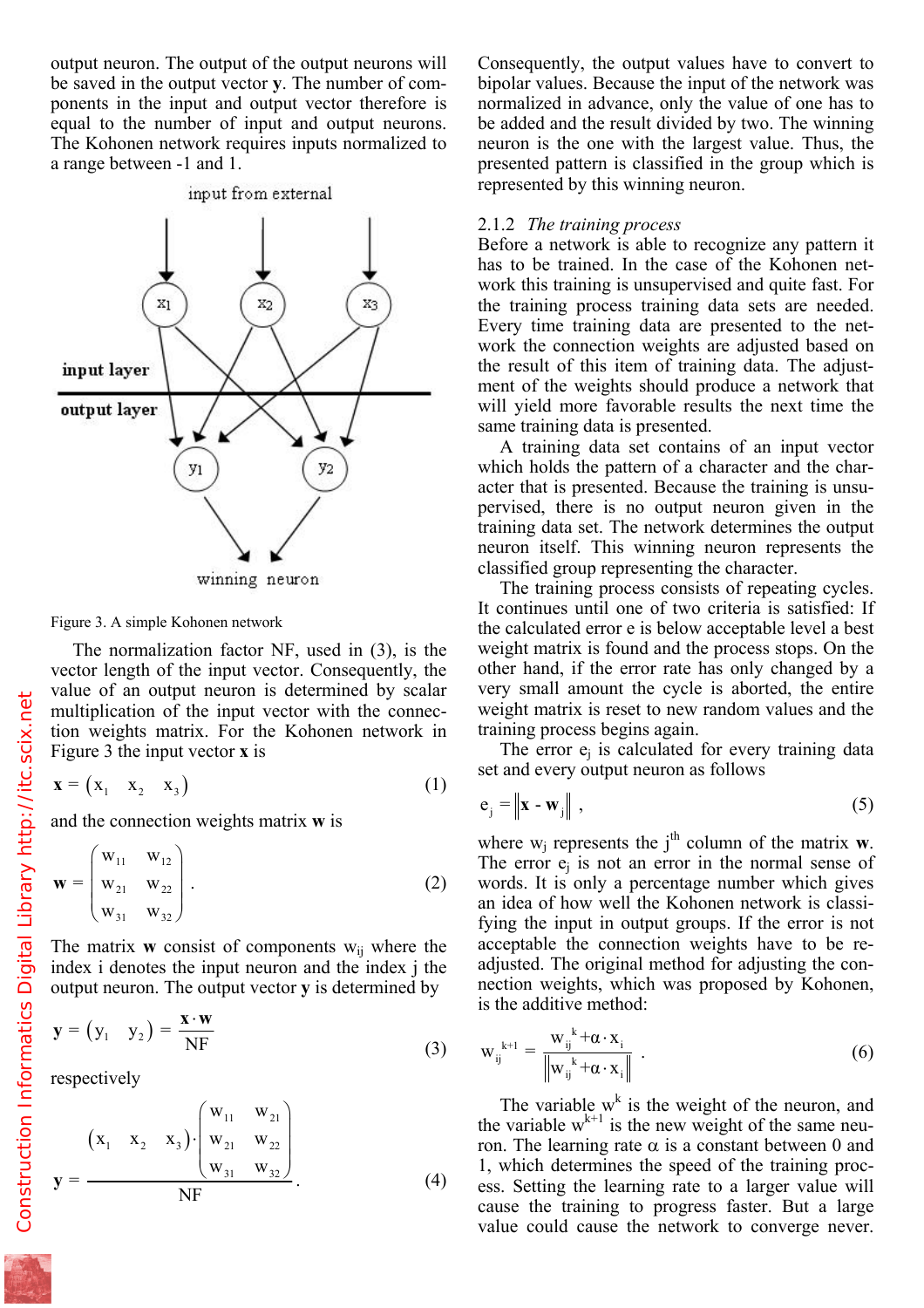up to 0.5 or it will be set relatively high in the beginning and decreases throughout the training process.

Most times the additive method works quite well. Though, in cases this method fails to converge the subtractive method can by used:

$$
w_{ij}^{k+1} = w_{ij}^{k} + \alpha \cdot (x_i - w_{ij}^{k}). \qquad (7)
$$

This method is used in the program presented in this contribution.

## 2.2 *OCR in construction drawings with the Kohonen network*

For the optical character recognition (OCR) in construction drawings an existing Java implementation of a Kohonen network (Heaton 2004) is used. This program projects a written character onto a grid with given height and width. This process is called downsampling and assures that the size and position of the character is no issue. For the down-sampling a frame is drawn around the character, in which the grey scale value of all pixels is determined. Based on this grey scale value a pixel is classified to be part of a  $digit$  (= digit pixel) or to be part of the background (= background pixel). The character is projected onto the grid by coloring all caskets of the grid black containing digit pixels. Every casket of the grid stands for one input neuron.



Figure 4. Down-Sampling

The neuron will be assigned a value of -0.5 if it is white or a value of 0.5 if it is black. Thus, the input vector for the grid in Figure 4, which represents the digit 0, will be as follows

$$
\mathbf{x} = (0.5 \ 0.5 \ 0.5 \ 0.5 \ -0.5 \ 0.5 \ 0.5 \ 0.5 \ 0.5). \tag{8}
$$

This input vector is given to the Kohonen network which recognizes this pattern as the digit 0. Because characters in construction drawings normally are not only readable from the bottom, but also from top or sideways, a program for OCR in drawings should be able to deal with this as well. Thus, the implementation is enhanced by these features.

#### 3.1 *Identification of dimensions chains*

#### 3.1.1 *Dimension values*

For character recognition a Kohonen network is used as described before. But to determine a dimension value it is not sufficient to recognize single digits but the whole number has to be interpreted. This is the point where topological and geometric properties are taken additionally into account.

Most numbers do not consist of one single digit. Therefore, it is necessary to determine how many digits a number contains and how they are arranged. Then the number must be calculated.

To confine single digits the same method is used as for the line identification (Berkhahn et al. 2003, 2004). According to its grey scale value every pixel is either a digit pixel or a background pixel.



Figure 5. Digit borders and different grey scale values

A well defined area is searched for a digit pixel. Hence, its eight neighboring pixels are examined as well. In this manner all pixels of a digit as well as the minima and maximal pixel coordinates  $(=$  digit borders) can be found and saved. The same procedure is done for the next digit pixels. With the pixel borders the digit pixels are presented to the OCR and a single digit is recognized.

All digits of a number will be saved in a vector randomly. For calculating the number the digits have to be resorted. For this purpose the geometrical center of every digit is determined and the right order of the digits can be set. Along with the digits the place of a decimal point will be saved. Also the existence of an exponent is examined. Therefore the centers of the digits are compared to each other. With this information it is quite simple to calculate the value of the number.



Figure 6. Digit borders and centers

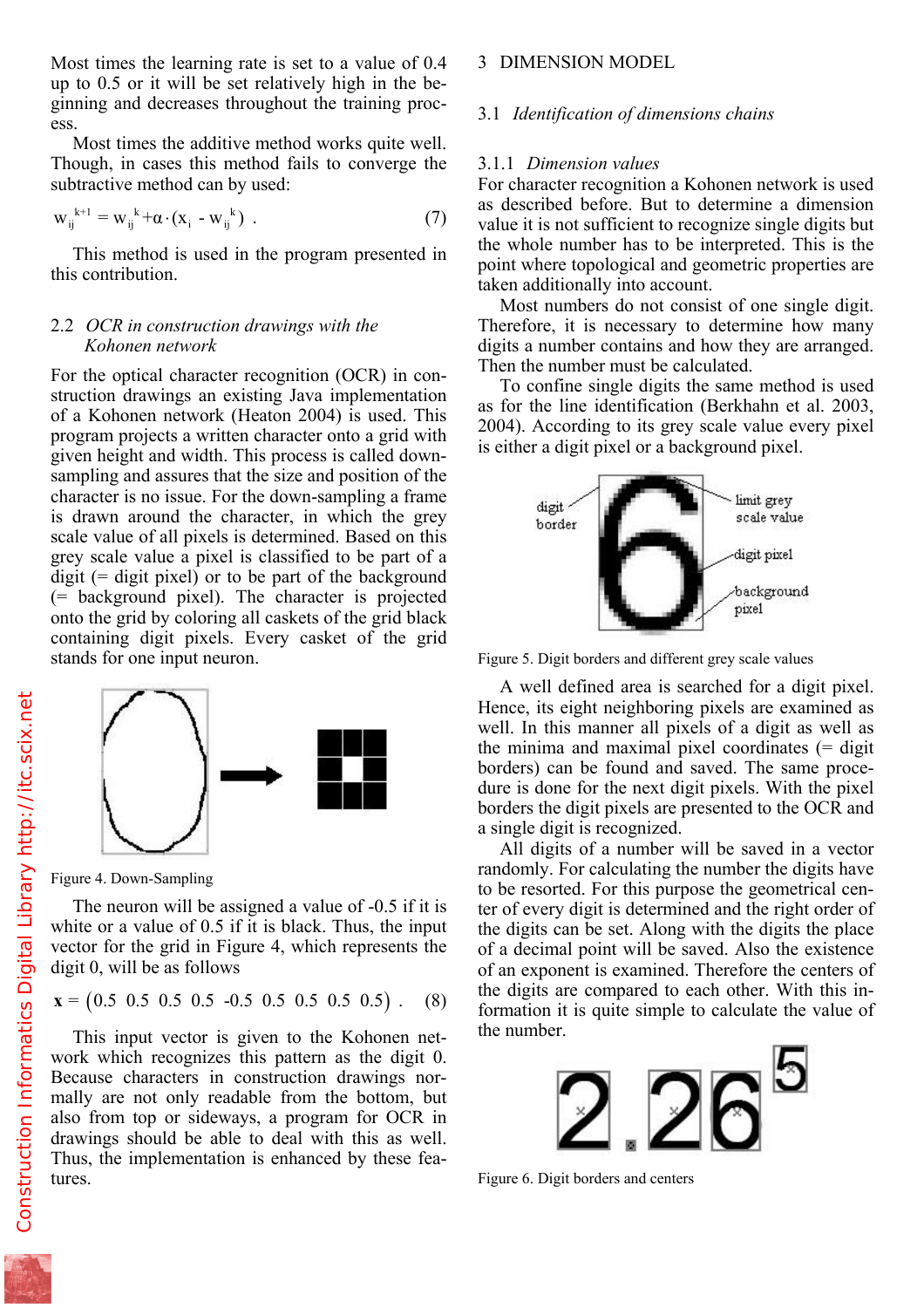For the identification of dimension lines the topologic model is used. This topologic model is described in detail by Berkhahn & Esch (2003). Thus, here only a short summary for a better comprehension is given. The topologic model of a pixel-based drawing contains information about the relationship of different lines of the drawing. The model is composed of topologic sections which are bordered by two topologic points. Every topologic section refers to exactly two points and every topologic point refers to all connected sections.



## Figure 7. Topologic model

In the topologic model points are searched for which restrain a dimension line, in the following they are called dimension line points. Afterwards the dimension lines between the dimension line points are identified. The dimension model of a drawing is built up by dimension line points and dimension lines.

The ending of a dimension line in a construction drawing is marked by a dimension line termination. In the majority of cases this dimension line termination is a short diagonal slash at the corner of the dimension line and the projection line. By looking at the topologic model of a dimension line termination you recognize four topologic sections (dimension line and projection line), which have a right angle to each other, as well as two topologic section (dimension line terminations) with an angle of approximately 45° or135° to the other sections.

These geometric properties are used to find dimension line points. All found dimension line points are saved in a vector. Every dimension line point refers to one topologic point and a topologic point can only refer to one dimension line point.

After the identification of dimension line points dimension lines are generated. Therefore all topologic sections with the following property are identified: Both topologic points of the topologic section have to refer to a dimension line point. In this case a dimension line with these two dimension line points is created and saved to the dimension model. The coherences between the topologic model and the dimension model are shown in Figure 9.



Figure 8. Dimensioning of a drawing with corresponding topologic model and dimension model

Now it is possible to identify the dimension values which correspond to the respective dimension line. Thus, a well defined area on both sides of the dimension line is searched for a dimension value. Depending on the place of the value it will be saved as the length or the height of the measured construction element.



Figure 9. Coherences between the topologic model and the dimension model

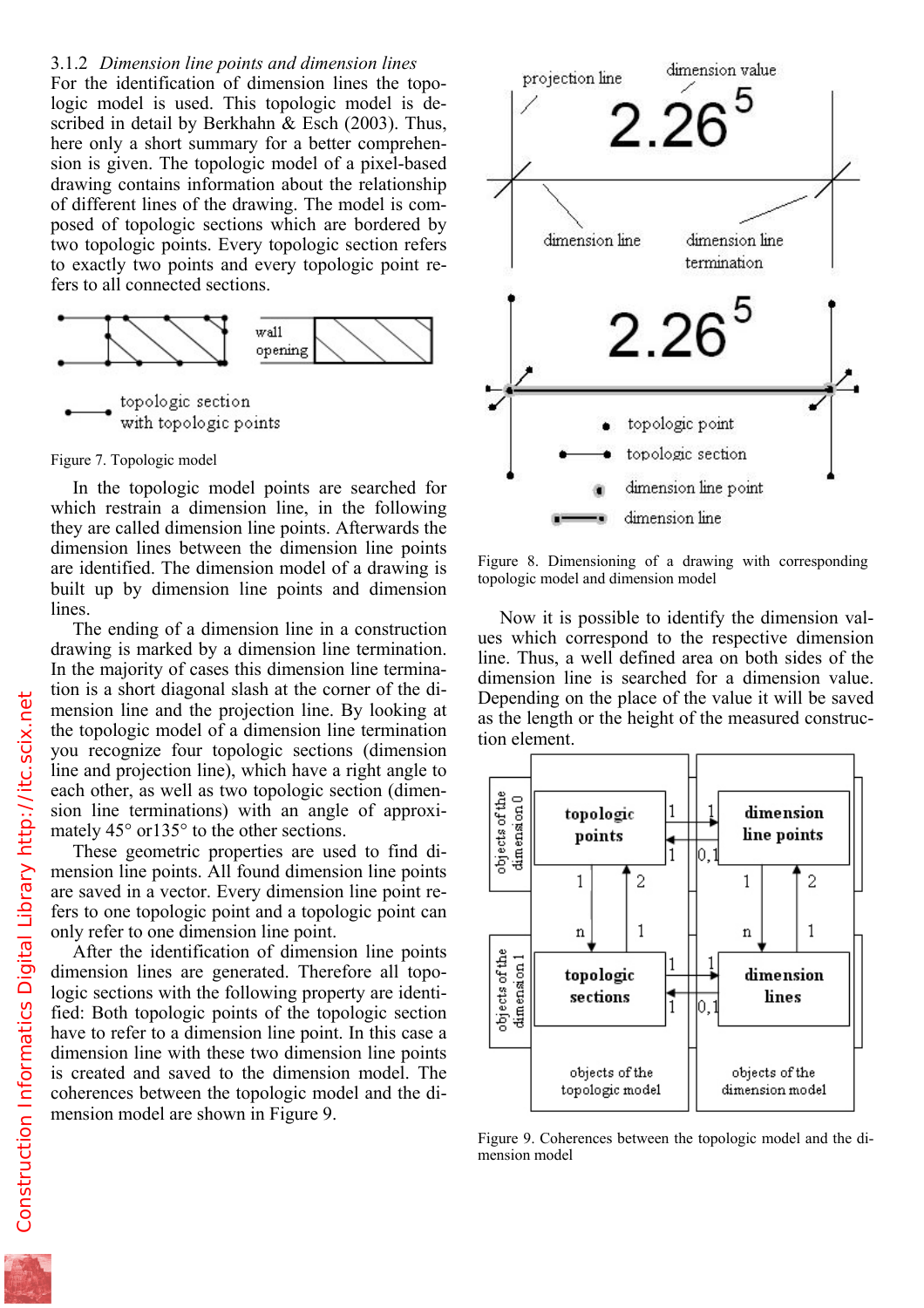As described in Berkhahn et al. (2004) construction elements are identified by searching for closed loops of topological sections. These construction elements can be straight walls but also wall corners or junctions. In a second step these construction elements are split up into simple construction elements which has exactly four corner points (= construction element point) and four edges  $(=$  construction element sections). This simplification is performed in order to determine quite easily centerlines of construction elements and to facilitate the assembly of independent and dependent construction parts. These later procedure steps are explained in section 4.

Every dimension line holds information about one or more dimension of one or more construction elements. I.e. it corresponds to construction element section of one or more construction elements. For finding the corresponding construction elements of a dimension line in a paper based drawing an engineer will look at the projection lines. Along an imaginary line, that elongates the projection line, all points referring to the dimension line are found. Accordingly the existing construction elements are searched for construction element points, which are on a rectangular line to a dimension a line and cross a dimension line point. Hence, one or more construction element points are found for every dimension line point. An example of this is shown in Figure 10.



Figure 10. Dimension line points with associated construction element points

The next step is checking out every dimension line and its dimension line points, if a construction element section exists between the associated construction element points. In this case the identified construction element section will be measured by the dimension line and therefore the dimension line now refers to the construction element section and vice versa.

than one construction element section. In this case construction element sections are searched fulfilling the following criteria: 1.) They are parallel to the dimension line. 2.) They are arranged between the dimension line points of the dimension line and between the construction element points, respectively. The coherences between the topologic model and the dimension model are shown in Figure 11.



Figure 11. Coherences between the dimension model and the construction element model

#### 3.3 *Inconsistencies*

Finally, the identified dimension lines are displayed in a frame, in which the dimension values are colored. Black values quote that the values are alright, grey colored values quote an error. These indications result from a comparison between the identified dimension values and the user-given scaling factors. In this way all errors resulting from the identification process are recognized. But in the same way inconsistencies in the actual drawing can be determined and made visible to the user. Now the user can correct the errors and the result will be an accurate drawing.

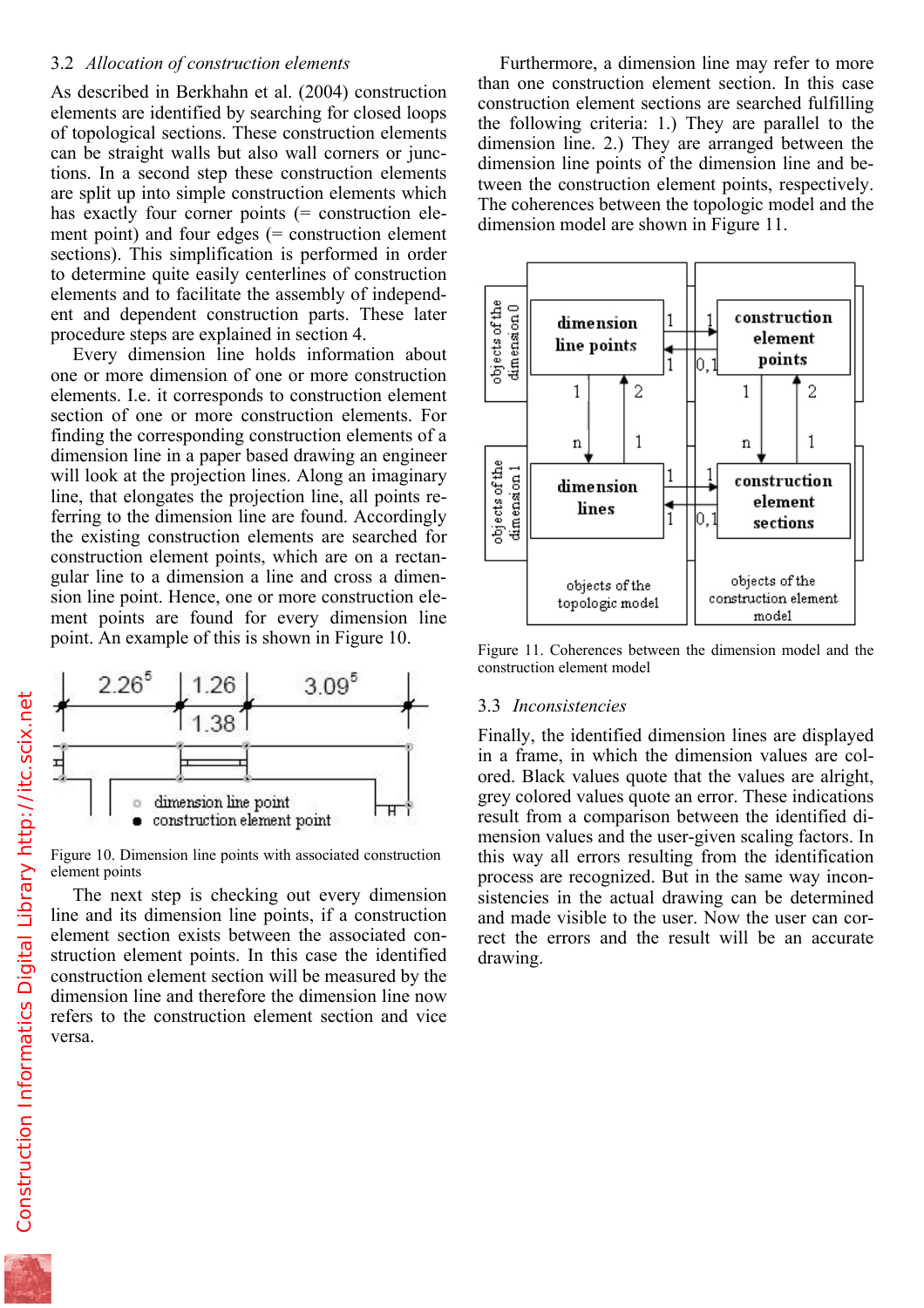

Figure 12. Identified detail of the barrack building

#### 4 IMPORT TO A PRODUCT MODEL

For the import of construction parts into a product model the system centerline has to be determined. This is quite simple for the simple construction elements with its four edges. After the determination of the system centerline of every construction element independent and dependent elements are defined. Independent construction parts exist without any reference to any other part. In contrast to this, window or door construction parts are dependent parts, which are defined by a reference to a wall construction part. A ground floor plan implies only the information about the wall parts beside a window or a door part. For the import into a product model the wall parts at both sides of a window or a door part are merged to one independent entire wall part. The corresponding dependent windows and door parts refer to this entire wall part. The corresponding dependent window and door parts refer to this entire wall part (Figure 13).



Figure 13. Dependent and independent construction parts

centerline and thickness, are imported into the geometry kernel of a product model. Additional information about the height between floors and the heights of window parapets or of door lintels has to be defined generally for the whole building. Exceptions of the standard heights have to be specified explicitly for the relevant construction parts.

In addition to geometric and topologic data product information of the building is managed by the product model, which is relevant for all states of design, planning, construction, creation and usage.

## 5 CONCLUSION

The testing of the implemented software tool with a ground floor plan of a real building has shown, that the identification of construction elements and their dimensions and the transfer into a product model is generally possible. Yet hitherto the appropriate criteria for the identification have to be adjusted to the particular drawing. As neuronal networks have been shown very effective within the identification of dimension values, succeeding consideration should involve neural networks within the identification of construction elements. Though construction elements always have the same criteria of recognition, they are seldom exact identically. Therefore, the application of neuronal networks in combination with information gained from geometric and topological models shows a great promise.

Furthermore, the user interface of the software tool has to be adapted to the requirements and conditions of the every day practice. For the different input values sensible standard values have to be provided or appropriate algorithms for automatic determination of the input values have to be implemented. Particularly, dealing with recognized inconsistencies between drawing, dimension and inscription requires fine tuning of user interaction.

#### 6 ACKNOWLEDGEMENT

The authors would like to thank Prof. Ernst Rank and Matthias Schleinkofer, Lehrstuhl für Bauinformatik at the Technical University of Munich, for the fruitful cooperation concerning the data import into a product model. Based on their long experience in product models a common interface was developed and as result the recognised construction parts are visualized within the IFC-product-model (Figure 14).